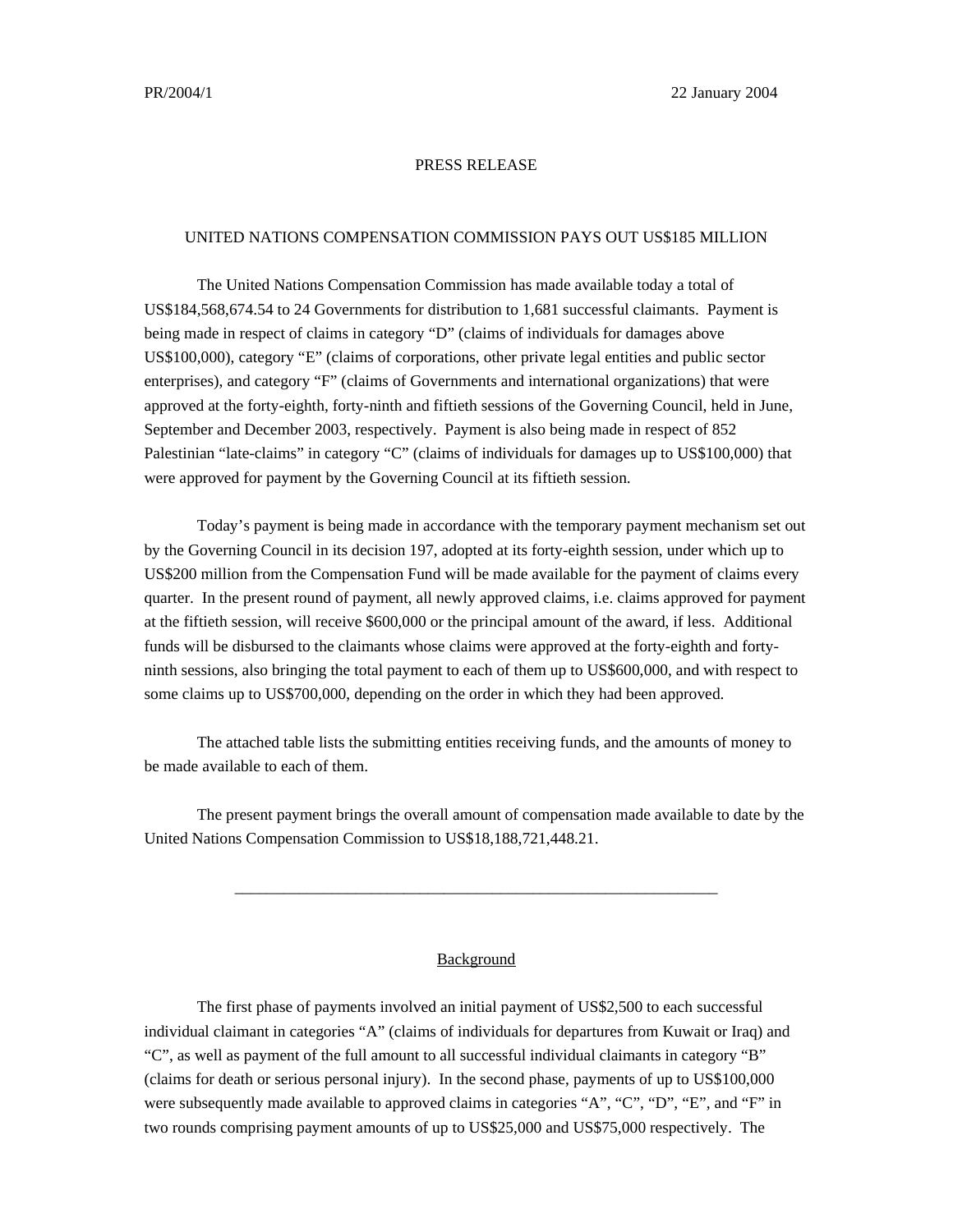second phase concludes payment of the full amount to all successful claimants in categories "A" and "C". A total of US\$8,395,234,742.32 has been made available to 1,503,196 claimants in all categories under the first and second phases of payments.

In the third phase of the payments mechanism, which commenced in October 2000, each successful claimant in categories "D", "E" and "F" received an initial amount of up to US\$5 million in accordance with decision 100 of the Governing Council of the UNCC. Subsequent rounds of payments of up to US\$10 million were made to successful claimants in these categories of claims in the order in which they have been approved. A total of US\$9,216,563,298.23 has been made available to 7,909 claimants in categories "D", "E" and "F" under the third phase.

At the forty-eighth session, the Governing Council adopted decision 197, establishing a temporary payment mechanism in light of the reduction in the Compensation Fund's income, following the adoption of Security Council resolution 1483 (2003), which provides in paragraph 21 that the Fund shall receive 5 per cent of all export sales of petroleum, petroleum products, and natural gas from Iraq. Under this temporary payment mechanism, up to US\$200 million from the Compensation Fund will be made available for the payment of successful claims every quarter (from the forty-eighth (June 2003) to the fifty-first (March 2004) sessions, inclusive). Successful claimants in all categories will receive an initial amount of US\$100,000 or the unpaid principal amount of the award, if less, with the disbursement of subsequent rounds of payments of US\$100,000 to successful claimants in all categories in the order in which they have been approved at the sessions described above, until the available funds for distribution have been exhausted**.**

The Governing Council monitors the distribution of payments to claimants by the relevant Governments and international organizations. Governments and international organizations are obligated to distribute funds to successful claimants expeditiously and to report to the Commission on payments made to claimants. Any funds undistributed to claimants by Governments and international organizations within twelve months of receiving payment shall be returned to the Commission. Further payments to Governments and international organizations shall be suspended where they fail to report on the distribution of funds to successful claimants or fail to return undistributed funds on time.

Further information about the Commission can be found on its website located at www.uncc.ch.